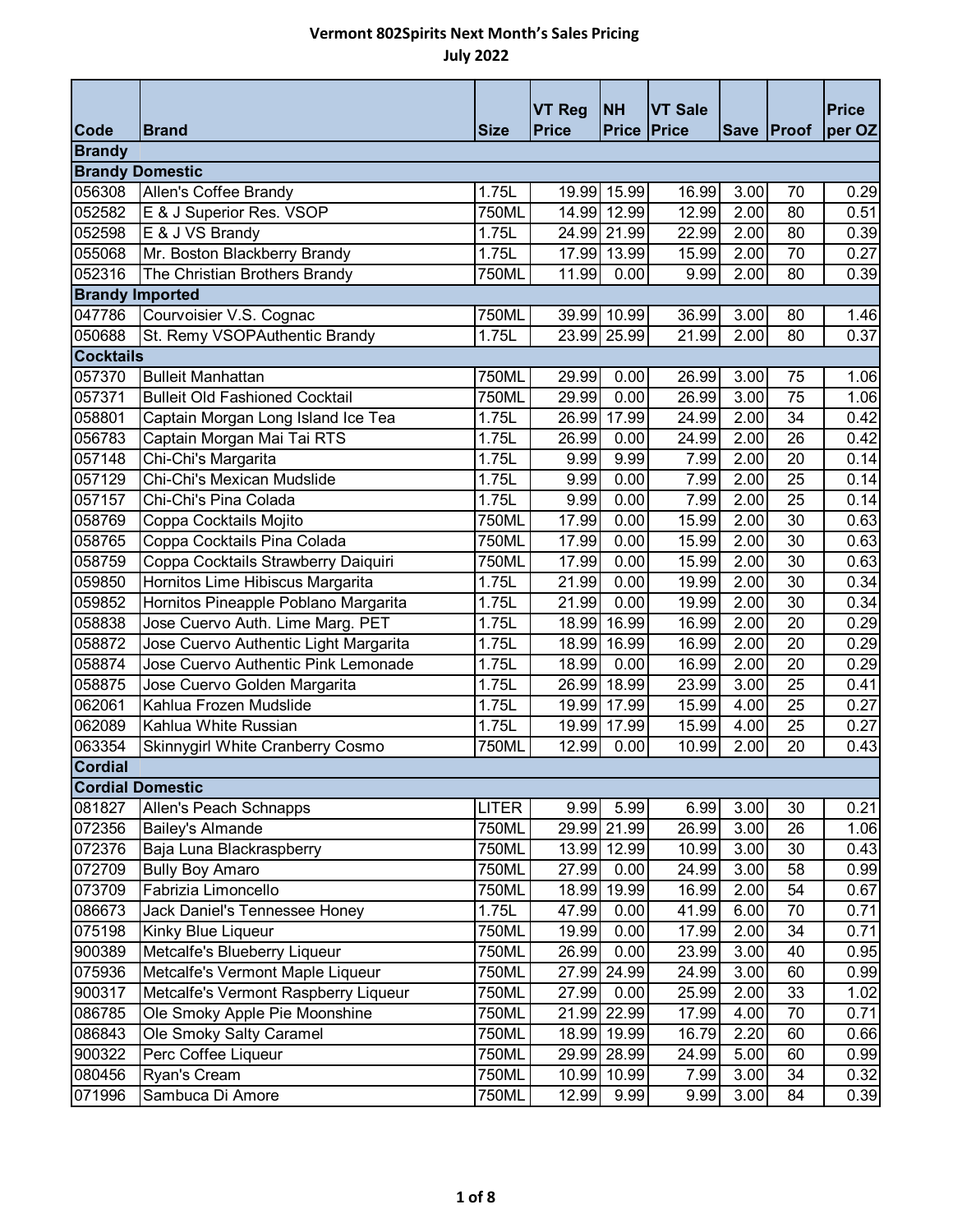|                         |                                                    |             | <b>VT Reg</b> | <b>NH</b>          | <b>VT Sale</b> |       |                 | <b>Price</b> |
|-------------------------|----------------------------------------------------|-------------|---------------|--------------------|----------------|-------|-----------------|--------------|
| <b>Code</b>             | <b>Brand</b>                                       | <b>Size</b> | <b>Price</b>  | <b>Price Price</b> |                |       | Save Proof      | per OZ       |
| 080534                  | Smugglers' Notch Distillery Maple Cream<br>Liqueur | 750ML       | 29.99         | 0.00               | 27.39          | 2.60  | 34              | 1.08         |
| 077474                  | St. Elder Natural Elderflower Liqueur              | 750ML       | 19.99         | 19.99              | 16.99          | 3.00  | 40              | 0.67         |
| 081515                  | <b>Wicked Mint</b>                                 | 750ML       | 15.99         | 0.00               | 11.99          | 4.00  | 50              | 0.47         |
| <b>Cordial Imported</b> |                                                    |             |               |                    |                |       |                 |              |
| 064147                  | Aperol                                             | 750ML       |               | 30.99 29.99        | 26.99          | 4.00  | 22              | 1.06         |
| 067902                  | <b>Bailey's Deliciously Light</b>                  | 750ML       | 29.99         | 0.00               | 26.99          | 3.00  | $\overline{32}$ | 1.06         |
| 064396                  | <b>Bauchant Orange Liqueur</b>                     | 750ML       |               | 23.99 24.99        | 21.49          | 2.50  | 80              | 0.85         |
| 064676                  | <b>Chambord Liqueur Royale</b>                     | 750ML       |               | 32.99 29.99        | 30.99          | 2.00  | 33              | 1.22         |
| 073150                  | Choco Lat Deluxe Chocolate Liqueur                 | 750ML       |               | 16.99 13.99        | 13.99          | 3.00  | 30              | 0.55         |
| 069658                  | Dr. McGillicuddy's Mentholmint                     | 1.75L       |               | 24.99 25.99        | 19.99          | 5.00  | 48              | 0.34         |
| 064866                  | <b>Fireball Cinnamon Whisky</b>                    | 750ML       |               | 15.99 15.99        | 12.99          | 3.00  | 66              | 0.51         |
| 064865                  | <b>Fireball Cinnamon Whisky PET</b>                | 750ML       |               | 15.99 15.99        | 12.99          | 3.00  | 66              | 0.51         |
| 068340                  | Five Farms Irish Cream Liqueur                     | 750ML       | 32.99         | 0.00               | 29.99          | 3.00  | 34              | 1.18         |
| 065066                  | Goldschlager                                       | 750ML       |               | 21.99 19.99        | 19.99          | 2.00  | 87              | 0.79         |
| 065258                  | Jagermeister                                       | 1.75L       |               | 44.99 41.99        | 41.99          | 3.00  | 70              | 0.71         |
| 067528                  | Kahlua Coffee Liqueur                              | 1.75L       |               | 43.99 39.99        | 38.99          | 5.00  | 40              | 0.66         |
| 067586                  | Kapali Coffee Liqueur                              | 750ML       |               | 9.99 10.49         | 7.99           | 2.00  | 53              | 0.32         |
| 067006                  | <b>Midori Melon</b>                                | 750ML       |               | 22.99 21.99        | 19.99          | 3.00  | 42              | 0.79         |
| 068846                  | St. Brendan's Irish Cream                          | 750ML       |               | 17.99 13.99        | 15.99          | 2.00  | 34              | 0.63         |
| 066836                  | St. Germain Liqueur                                | 750ML       |               | 39.99 35.99        | 33.99          | 6.00  | 40              | 1.34         |
| 065200                  | <b>Tequila Rose</b>                                | 750ML       |               | 20.99 19.99        | 18.99          | 2.00  | 30              | 0.75         |
| <b>Fortified Wine</b>   |                                                    |             |               |                    |                |       |                 |              |
|                         | <b>Fortified Wine Imported</b>                     |             |               |                    |                |       |                 |              |
| 098154                  | Lillet Blanc Aperitif                              | 750ML       |               | 22.99 19.99        | 19.99          | 3.00  | 36              | 0.79         |
|                         | <b>Fortified Wine Port</b>                         |             |               |                    |                |       |                 |              |
| 090916                  | Warre's Otima 10yr Tawny                           | 500ML       |               | 30.99 22.99        | 27.99          | 3.00  | 40              | 1.66         |
| Gin                     |                                                    |             |               |                    |                |       |                 |              |
| <b>Gin Domestic</b>     |                                                    |             |               |                    |                |       |                 |              |
| 900260                  | Barr Hill Gin                                      | 750ML       |               | 35.99 36.99        | 32.99          | 3.00  | 90              | 1.30         |
| 029566                  | <b>Burnett's Gin</b>                               | 750ML       | 8.99          | 7.99               | 6.99           | 2.00  | 80              | 0.28         |
| 030058                  | Fleischmann's Dry Gin                              | 1.75L       |               | 18.99 11.99        | 15.99          | 3.00  | 80              | 0.27         |
| 030238                  | Gilbey's Gin                                       | 1.75L       |               | 18.99 14.49        | 16.99          | 2.00  | 80              | 0.29         |
| 031475                  | New Amsterdam Gin                                  | 750ML       |               | 16.99 13.99        | 13.99          | 3.00  | 80              | 0.55         |
| 032238                  | Seagram's Extra Dry Gin                            | 1.75L       |               | 26.99 19.99        | 22.99          | 4.00  | 80              | 0.39         |
| 032338                  | Smugglers' Notch Hopped Gin                        | 750ML       |               | 34.99 31.99        | 29.99          | 5.00  | 88              | 1.18         |
| 900418                  | Snowdrop Gin                                       | 750ML       |               | 32.99 33.99        | 26.99          | 6.00  | 89              | 1.06         |
| 032343                  | St. George Terrior Gin                             | 750ML       | 34.99         | 0.00               | 30.99          | 4.00  | 90              | 1.22         |
| <b>Gin Flavored</b>     |                                                    |             |               |                    |                |       |                 |              |
| 065507                  | Drumshanbo Sardinian Citrus Irish Gin              | 750ML       | 39.99         | 0.00               | 33.99          | 6.00  | 86              | 1.34         |
| <b>Gin Imported</b>     |                                                    |             |               |                    |                |       |                 |              |
| 028088                  | <b>Beefeater Gin</b>                               | 1.75L       |               | 44.99 32.99        | 36.99          | 8.00  | 88              | 0.63         |
| 028087                  | <b>Beefeater Gin</b>                               | LITER       |               | 24.99 25.99        | 22.99          | 2.00  | 88              | 0.68         |
| 028208                  | Bombay Dry English Gin                             | 1.75L       |               | 44.99 29.99        | 37.99          | 7.00  | 86              | 0.64         |
| 028210                  | <b>Bombay Sapphire East</b>                        | 750ML       |               | 23.99 24.99        | 19.99          | 4.00  | 94              | 0.79         |
| 028236                  | <b>Bombay Sapphire Gin</b>                         | 750ML       |               | 24.99 24.99        | 19.99          | 5.00  | 94              | 0.79         |
| 028465                  | Drumshanbo Gunpowder Irish Gin                     | 750ML       |               | 34.99 34.99        | 28.99          | 6.00  | 86              | 1.14         |
| 028625                  | Hendrick's Gin                                     | 750ML       |               | 39.99 34.99        | 29.99          | 10.00 | 88              | 1.18         |
| 065488                  | Scapegrace Black Gin                               | 750ML       | 36.99         | 0.00               | 33.99          | 3.00  | 83              | 1.34         |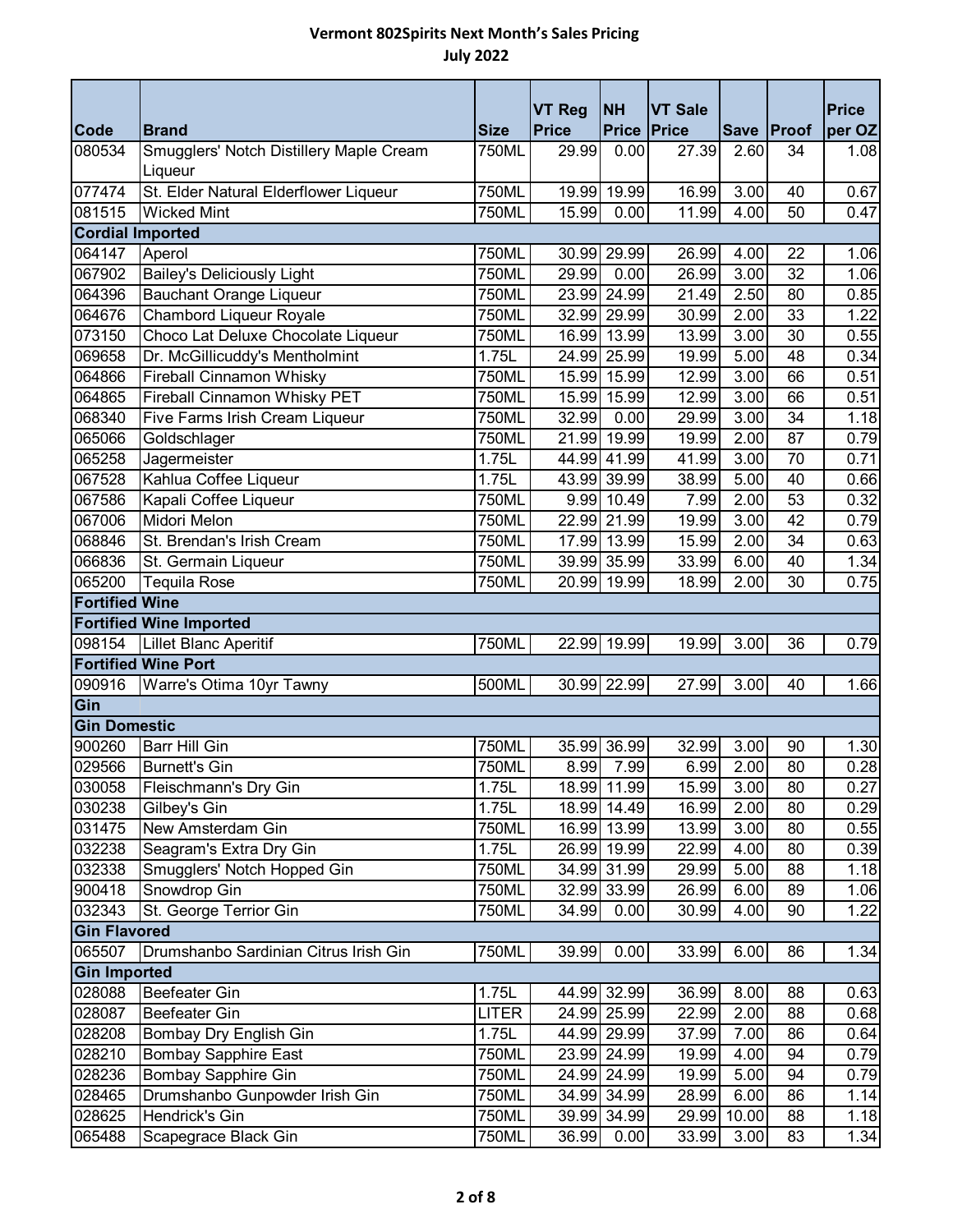|                       |                                                |                      | <b>VT Reg</b> | <b>NH</b>                         | <b>VT Sale</b> |              |                  | <b>Price</b> |
|-----------------------|------------------------------------------------|----------------------|---------------|-----------------------------------|----------------|--------------|------------------|--------------|
| <b>Code</b><br>028866 | <b>Brand</b>                                   | <b>Size</b><br>750ML | <b>Price</b>  | <b>Price Price</b><br>23.99 23.99 | 19.99          | 4.00         | Save Proof<br>95 | per OZ       |
| 028890                | Tanqueray Gin                                  | 750ML                |               | 23.99 24.99                       | 19.99          | 4.00         | 83               | 0.79         |
| Rum                   | Tanqueray Rangpur Gin                          |                      |               |                                   |                |              |                  | 0.79         |
| <b>Rum Dark</b>       |                                                |                      |               |                                   |                |              |                  |              |
|                       |                                                |                      |               |                                   |                |              |                  |              |
| 043797                | Appleton Estate Signature<br>Bacardi Black Rum | 750ML                | 22.99         | 0.00                              | 19.99<br>10.99 | 3.00<br>4.00 | 80<br>80         | 0.79         |
| 043109                |                                                | 750ML                |               | 14.99 13.99                       |                |              |                  | 0.43         |
| 043036                | Bacardi Gold Rum                               | 750ML                |               | 14.99 13.99                       | 10.99          | 4.00         | 80               | 0.43         |
| 042370                | Bacardi Orcho Rum                              | 750ML                |               | 29.99 27.99                       | 24.99          | 5.00         | 80               | 0.99         |
| 044486                | Cruzan Aged Dark Rum                           | 750ML                |               | 11.99 10.99                       | 9.99           | 2.00         | 80               | 0.39         |
| 043636                | Diplomatico Mantuano                           | 750ML                | 34.99         | 0.00                              | 29.99          | 5.00         | 80               | 1.18         |
| 043641                | Diplomatico Reserva Exclusiva Dark Rum         | 750ML                |               | 44.99 39.99                       | 41.99          | 3.00         | 80               | 1.66         |
| 043789                | Faraday West Indies Rum                        | 750ML                | 36.99         | 0.00                              | 29.99          | 7.00         | 85               | 1.18         |
| 042566                | <b>Gosling Black Seal Dark Rum</b>             | 750ML                |               | 17.99 18.99                       | 15.39          | 2.60         | 80               | 0.61         |
| 043519                | Havana Club Clasico                            | 750ML                |               | 21.99 21.99                       | 17.99          | 4.00         | 80               | 0.71         |
| 042666                | Mount Gay Eclipse Rum                          | 750ML                |               | 22.99 22.99                       | 19.99          | 3.00         | 80               | 0.79         |
| 042168                | Myers's Original Dark Rum                      | 1.75L                |               | 34.99 32.99                       | 29.99          | 5.00         | 80               | 0.51         |
| 043708                | Ron Llave Blanco Supreme Rum                   | 1.75L                | 15.99         | 0.00                              | 13.79          | 2.20         | 80               | 0.23         |
| <b>Rum Flavored</b>   |                                                |                      |               |                                   |                |              |                  |              |
| 043026                | Admiral Nelson Spiced Rum                      | 750ML                | 9.99          | 0.00                              | 7.99           | 2.00         | 80               | 0.32         |
| 043086                | Bacardi Coco                                   | 750ML                |               | 14.99 13.99                       | 10.99          | 4.00         | 70               | 0.43         |
| 043051                | Bacardi Dragon Berry                           | 750ML                |               | 14.99 13.99                       | 10.99          | 4.00         | 70               | 0.43         |
| 043747                | <b>Bacardi Lime Rum</b>                        | 750ML                |               | 14.99 13.99                       | 10.99          | 4.00         | 70               | 0.43         |
| 043136                | Bacardi Limon                                  | 750ML                |               | 14.99 13.99                       | 10.99          | 4.00         | 70               | 0.43         |
| 043095                | Bacardi Mango Fusion                           | 750ML                |               | 14.99 13.99                       | 10.99          | 4.00         | 70               | 0.43         |
| 043501                | <b>Bacardi Raspberry Rum</b>                   | 750ML                |               | 14.99 13.99                       | 9.99           | 5.00         | 70               | 0.39         |
| 043205                | <b>Bacardi Spiced Rum</b>                      | 750ML                |               | 14.99 13.99                       | 10.99          | 4.00         | 70               | 0.43         |
| 044258                | <b>Blackheart Premium Spiced Rum</b>           | 750ML                |               | 14.99 12.99                       | 12.99          | 2.00         | 93               | 0.51         |
| 044306                | Calico Jack Spiced Rum                         | 750ML                | 9.99          | 9.99                              | 7.99           | 2.00         | 70               | 0.32         |
| 043336                | Captain Morgan Spiced Rum Glass                | 750ML                |               | 16.99 16.99                       | 13.99          | 3.00         | 70               | 0.55         |
| 044476                | Cruzan Coconut Rum                             | 750ML                |               | 11.99 10.99                       | 9.99           | 2.00         | 55               | 0.39         |
| 044499                | Cruzan Mango Rum                               | 750ML                |               | 11.99 10.99                       | 9.99           | 2.00         | 55               | 0.39         |
| 044506                | Cruzan Pineapple Rum                           | 750ML                |               | 11.99 10.99                       | 9.99           | 2.00         | 55               | 0.39         |
| 044456                | Cruzan Raspberry Flvd. Rum                     | 750ML                |               | 11.99 10.99                       | 9.99           | 2.00         | 55               | 0.39         |
| 044520                | Cruzan Vanilla Flvrd Rum                       | 750ML                |               | 11.99 10.99                       | 9.99           | 2.00         | 55               | 0.39         |
| 046506                | Kraken Black Spiced Rum                        | 1.75L                |               | 36.99 30.99                       | 31.99          | 5.00         | 94               | 0.54         |
| 046497                | Kraken Black Spiced Rum 70PR                   | 750ML                |               | 19.99 19.99                       | 16.99          | 3.00         | 70               | 0.67         |
| 042718                | Malibu Rum                                     | 1.75L                |               | 32.99 27.99                       | 28.99          | 4.00         | 42               | 0.49         |
| 066518                | Rumhaven Coconut Rum                           | 750ML                |               | 16.99 19.99                       | 12.99          | 4.00         | 42               | 0.51         |
| 045888                | Sailor Jerry Spiced Navy Rum                   | 1.75L                |               | 34.99 28.99                       | 29.99          | 5.00         | 92               | 0.51         |
| 046201                | St. Johnsbury Dunc's Elderflower Rum           | 750ML                | 32.99         | 0.00                              | 29.99          | 3.00         | 60               | 1.18         |
| <b>Rum Light</b>      |                                                |                      |               |                                   |                |              |                  |              |
| 043126                | <b>Bacardi Superior Rum</b>                    | 750ML                |               | 14.99 13.99                       | 10.99          | 4.00         | 80               | 0.43         |
| 046064                | <b>Bully Boy Boston Rum</b>                    | 750ML                | 29.99         | 0.00                              | 26.99          | 3.00         | 80               | 1.06         |
| 044516                | Cruzan Aged Rum Light                          | 750ML                | 11.99         | 10.99                             | 9.99           | 2.00         | 80               | 0.39         |
| 046209                | Drake's Organic White Rum                      | 750ML                | 14.99         | 0.00                              | 12.39          | 2.60         | 80               | 0.49         |
| 042780                | Rhum Barbancourt White                         | 750ML                | 17.99         | 0.00                              | 14.99          | 3.00         | 86               | 0.59         |
| 046938                | Smugglers' Notch Rum                           | 750ML                |               | 29.99 37.99                       | 24.99          | 5.00         | 80               | 0.99         |
| 046205                | St. Johnsbury Pirate Dan's Vermont Rum         | 750ML                | 32.99         | 0.00                              | 29.99          | 3.00         | 80               | 1.18         |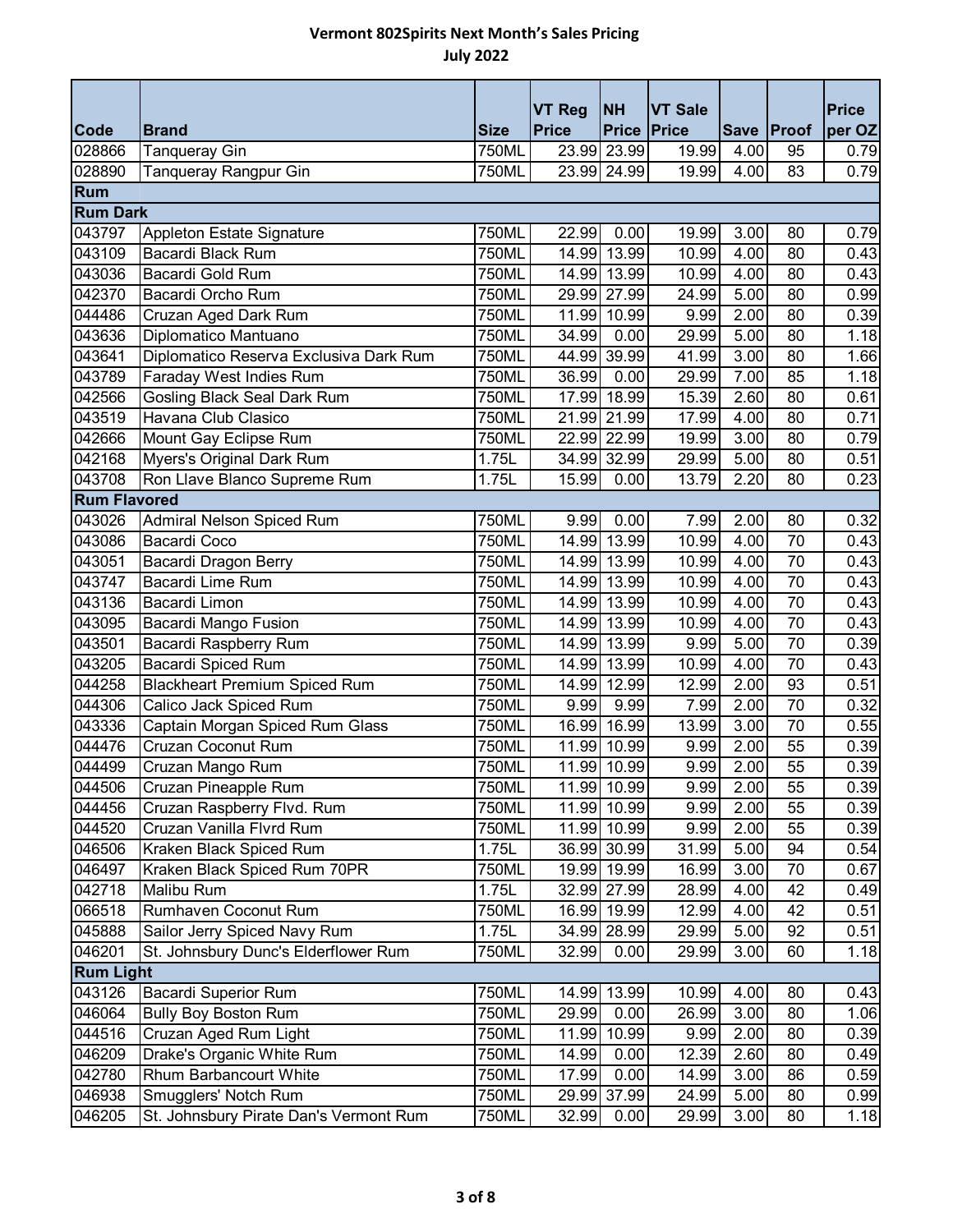|                               |                                                      |                | <b>VT Reg</b> | <b>NH</b>            | <b>VT Sale</b> |                   |          | <b>Price</b> |
|-------------------------------|------------------------------------------------------|----------------|---------------|----------------------|----------------|-------------------|----------|--------------|
| Code                          | <b>Brand</b>                                         | <b>Size</b>    | <b>Price</b>  | <b>Price Price</b>   |                | Save Proof        |          | per OZ       |
| <b>Tequila</b>                |                                                      |                |               |                      |                |                   |          |              |
| <b>Tequila Anejo</b>          |                                                      |                |               |                      |                |                   |          |              |
| 089230<br>088833              | 1800 Anejo Tequila                                   | 750ML          | 41.99         | 41.99<br>66.99 61.99 | 36.99          | 5.00              | 80       | 1.46         |
| 089187                        | Casamigos Anejo Tequila<br>Chamucos Reposado Tequila | 750ML<br>750ML | 49.99         | 0.00                 | 57.99<br>45.99 | 9.00<br>4.00      | 80<br>80 | 2.29         |
| 088361                        | Cincoro Anejo Tequila                                | 750ML          | 134.99        | 0.00                 | 129.99         | 5.00              | 80       | 1.81<br>5.13 |
| 003656                        | Tequila Herradura Anejo                              | 750ML          |               | 55.99 52.99          | 52.99          | 3.00              | 80       | 2.09         |
| <b>Tequila Flavored</b>       |                                                      |                |               |                      |                |                   |          |              |
| 064933                        | 1800 Coconut Tequila                                 | 750ML          |               | 31.99 26.99          | 27.99          | 4.00              | 70       | 1.10         |
| 066993                        | 21 Seeds Cucumber Jalapeno Infused Tequila           | 750ML          | 39.99         | 0.00                 | 36.99          | 3.00              | 70       | 1.46         |
| 066994                        | 21 Seeds Grapefruit Hibiscus Infused Tequila         | 750ML          | 39.99         | 0.00                 | 36.99          | 3.00              | 70       |              |
| 064090                        | Dano's Dangerous Pineapple Jalapeno Tequila          | 750ML          | 41.99         | 0.00                 | 38.99          | 3.00              | 70       | 1.46<br>1.54 |
|                               |                                                      |                |               |                      |                |                   |          |              |
| <b>Tequila Gold</b><br>089198 |                                                      | 1.75L          |               | 40.99 31.99          | 36.99          | 4.00              | 80       |              |
| <b>Tequila Mezcal</b>         | Jose Cuervo Especial Gold Tequila                    |                |               |                      |                |                   |          | 0.63         |
| 087288                        | Casamigos Mezcal Joven                               | 750ML          |               | 71.99 66.99          | 64.99          | 7.00              | 80       | 2.56         |
| 089221                        | Del Maguey Vida Mezcal                               | 750ML          |               | 37.99 31.99          | 33.99          | 4.00              | 84       | 1.34         |
| 088257                        | Gracias a Dios Espadin Reposado Mezcal               | 750ML          | 49.99         | 0.00                 | 44.99          | 5.00              | 90       | 1.77         |
| 089566                        | Monte Alban Mezcal/Worm                              | 750ML          |               | 24.99 19.99          | 21.99          | 3.00              | 80       | 0.87         |
| 088730                        | <b>Xicaru Silver Mezcal</b>                          | 750ML          |               | 32.99 29.99          | 30.99          | 2.00              | 80       | 1.22         |
|                               | <b>Tequila Reposado</b>                              |                |               |                      |                |                   |          |              |
| 089206                        | 1800 Tequila Reposado                                | 750ML          |               | 32.99 26.99          | 28.99          | 4.00              | 80       | 1.14         |
| 089610                        | Altos Reposado Tequila                               | 750ML          |               | 32.99 26.99          | 29.99          | 3.00              | 80       | 1.18         |
| 087112                        | Azteca Azul Tequila Reposado                         | 750ML          | 24.99         | 0.00                 | 21.99          | 3.00              | 80       | 0.87         |
| 089177                        | Casamigos Reposado Tequila                           | 750ML          |               | 62.99 56.99          | 54.99          | 8.00              | 80       | 2.17         |
| 089121                        | Cazadores Reposado Tequila                           | 750ML          |               | 27.99 24.99          | 24.99          | 3.00              | 80       | 0.99         |
| 089242                        | Corralejo Reposado Tequila                           | 750ML          |               | 29.99 44.99          | 27.99          | 2.00              | 80       | 1.10         |
| 089383                        | El Charro Reposado Tequila                           | 750ML          | 18.99         | 0.00                 | 16.99          | 2.00              | 80       | 0.67         |
| 089278                        | El Jimador Reposado Tequila                          | 750ML          |               | 24.99 18.99          | 22.99          | 2.00              | 80       | 0.91         |
| 089443                        | Exotico Reposado 100% Agave Tequila                  | 750ML          |               | 21.99 17.99          | 18.99          | 3.00              | 80       | 0.75         |
| 089533                        | Familia Camarena Resposado Tequila                   | 750ML          |               | 24.99 25.99          | 19.99          | $\overline{5.00}$ | 80       | 0.79         |
| 089838                        | Hornitos Reposado Tequila                            | 1.75L          |               | 42.99 39.99          | 37.99          | 5.00              | 80       | 0.64         |
| 089468                        | Lunazul Tequila Reposado                             | 750ML          | 19.99         | 0.00                 | 16.99          | 3.00              | 80       | 0.67         |
| 089583                        | Milagro Reposado Tequila                             | 750ML          |               | 31.99 29.99          | 26.99          | 5.00              | 80       | 1.06         |
| 088372                        | Teremana Reposado Tequila                            | 750ML          | 32.99         | 0.00                 | 29.99          | 3.00              | 80       | 1.18         |
| <b>Tequila White</b>          |                                                      |                |               |                      |                |                   |          |              |
| 087510                        | 1800 Silver Tequila                                  | 750ML          |               | 31.99 26.99          | 27.99          | 4.00              | 80       | 1.10         |
| 101466                        | Azteca Azul Tequila Plata w/Miss Mary                | 750ML          | 24.99         | 0.00                 | 19.99          | 5.00              | 80       | 0.79         |
|                               | Paloma Mix                                           |                |               |                      |                |                   |          |              |
| 087234                        | <b>Bribon Blanco Tequila</b>                         | 750ML          | 24.99         | 0.00                 | 17.49          | 7.50              | 80       | 0.69         |
| 087280                        | Casamigos Blanco Tequila                             | 750ML          |               | 58.99 53.99          | 49.99          | 9.00              | 80       | 1.97         |
| 087306                        | Cazadores Blanco Tequila                             | 750ML          |               | 27.99 24.99          | 24.99          | 3.00              | 80       | 0.99         |
| 088367                        | Cincoro Blanco Tequila                               | 750ML          | 69.99         | 0.00                 | 64.99          | 5.00              | 80       | 2.56         |
| 087369                        | Codigo 1530 Blanco Tequila                           | 750ML          |               | 49.99 44.99          | 42.49          | 7.50              | 80       | 1.68         |
| 087485                        | Don Julio Blanco Tequila                             | 750ML          |               | 62.99 49.99          | 59.99          | 3.00              | 80       | 2.37         |
| 087499                        | Dulce Vida Organic Blanco 80 Tequila                 | 750ML          | 27.99         | 0.00                 | 24.99          | 3.00              | 80       | 0.99         |
| 087516                        | El Charro Silver Tequila                             | 750ML          | 18.99         | 14.99                | 15.99          | 3.00              | 80       | 0.63         |
| 087586                        | El Jimador Blanco Tequila                            | 750ML          |               | 24.99 18.99          | 22.99          | 2.00              | 80       | 0.91         |
| 087646                        | Exotico Blanco 100% Agave Tequila                    | 750ML          |               | 21.99 17.99          | 18.99          | 3.00              | 80       | 0.75         |
| 087643                        | Familia Camarena Silver Tequila                      | 750ML          |               | 24.99 25.99          | 19.99          | 5.00              | 80       | 0.79         |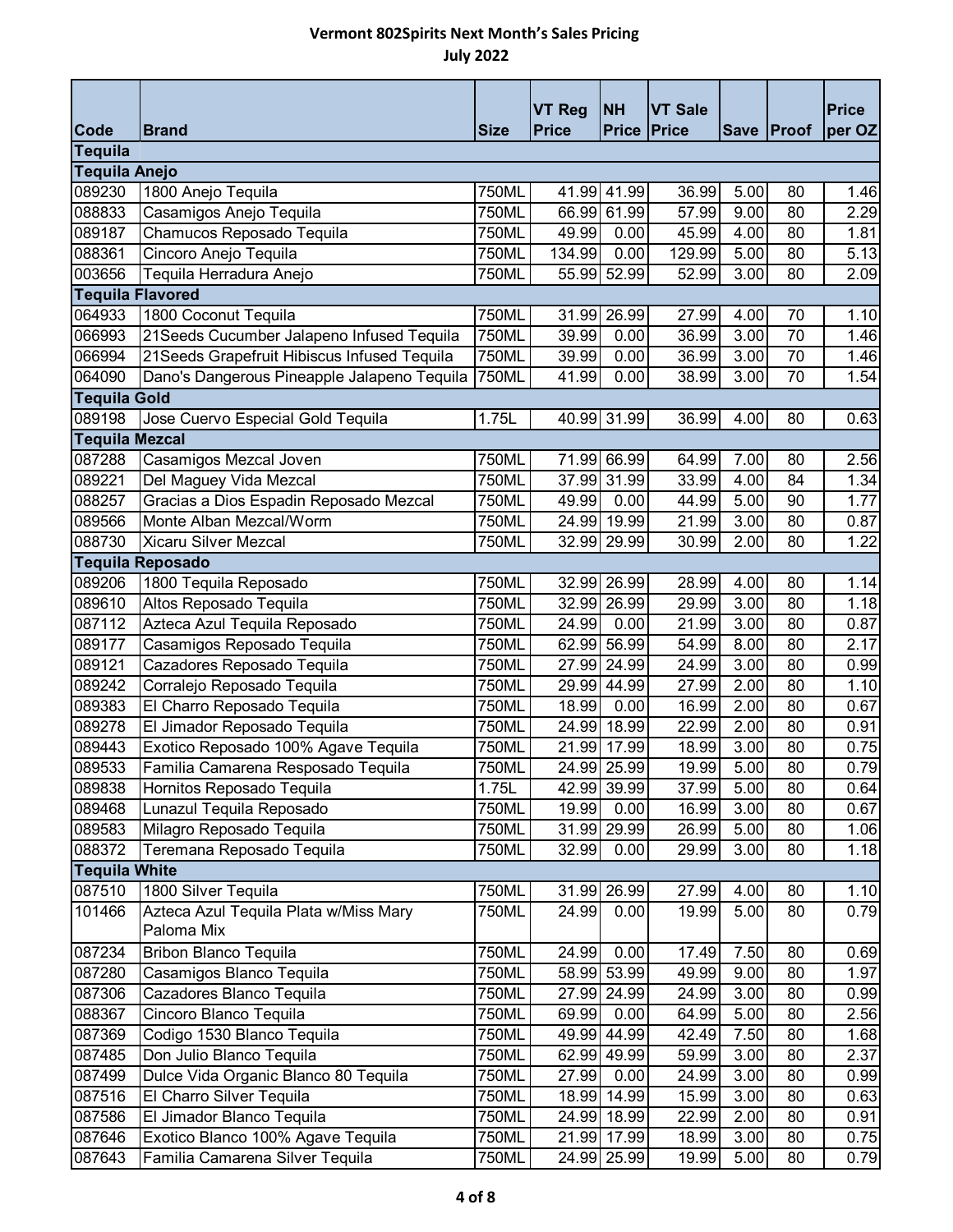|                       |                                         |                     | <b>VT Reg</b>      | <b>NH</b>                  | <b>VT Sale</b> |              |                 | <b>Price</b> |
|-----------------------|-----------------------------------------|---------------------|--------------------|----------------------------|----------------|--------------|-----------------|--------------|
| <b>Code</b>           | <b>Brand</b>                            | <b>Size</b>         | <b>Price</b>       | <b>Price</b>               | Price          | Save Proof   |                 | per OZ       |
| 087782                | <b>Ghost Tequila</b>                    | 750ML               | 38.99              | 0.00                       | 35.99          | 3.00         | 80              | 1.42         |
| 087793                | Gracias a Dios Espadin Blanco           | 750ML               | $\overline{39.99}$ | 0.00                       | 34.99          | 5.00         | 90              | 1.38         |
| 087849                | Herradura Blanco Silver Tequila         | 750ML               |                    | 47.99 42.99                | 44.99          | 3.00         | 80              | 1.77         |
| 088546                | Hornitos Plata Tequila                  | 1.75L               |                    | 42.99 39.99                | 37.99          | 5.00         | 80              | 0.64         |
| 087410                | Jose Cuervo Especial Silver Tequila     | 1.75L               |                    | 40.99 31.99                | 36.99          | 4.00         | 80              | 0.63         |
| 088036                | Margaritaville Tequila Blanco           | 750ML               |                    | 16.99 13.99<br>57.99 46.99 | 13.99          | 3.00<br>5.00 | 80<br>80        | 0.55         |
| 088118                | Milagro Silver Tequila                  | 1.75L               |                    |                            | 52.99          |              |                 | 0.90         |
| 088182                | Old Mexico Tequila Blanco               | 1.75L               | 28.99              | 0.00                       | 25.99          | 3.00         | 80              | 0.44         |
| 088310                | Peligroso Silver Tequila                | 750ML               | 19.99              | 0.00                       | 16.99          | 3.00         | 80              | 0.67         |
| 088322                | Peloton De La Muerta                    | 750ML               | 28.99              | 0.00                       | 24.49          | 4.50         | 82              | 0.97         |
| 088371                | Teremana Blanco Tequila                 | 750ML               | 29.99              | 0.00                       | 27.99          | 2.00         | 80              | 1.10         |
| 088780                | Tres Agaves Blanco Tequila              | 750ML               | 32.99              | 0.00                       | 25.49          | 7.50         | 80              | 1.01         |
| Vodka                 |                                         |                     |                    |                            |                |              |                 |              |
| <b>Vodka Domestic</b> |                                         |                     |                    |                            |                |              |                 |              |
| 041019                | 360 Double Chocolate Vodka              | 750ML               |                    | 19.99 15.99                | 17.99          | 2.00         | 70              | 0.71         |
| 038169                | 360 Vodka                               | 750ML               |                    | 19.99 15.99                | 16.99          | 3.00         | 80              | 0.67         |
| 041331                | <b>Burnett's Cranberry Vodka</b>        | 750ML               | 8.99               | 0.00                       | 6.99           | 2.00         | $\overline{70}$ | 0.28         |
| 041334                | Burnett's Lime Vodka                    | 750ML               | 8.99               | 0.00                       | 6.99           | 2.00         | $\overline{70}$ | 0.28         |
| 041313                | Burnett's Mango Vodka                   | 750ML               | 8.99               | 0.00                       | 6.99           | 2.00         | 70              | 0.28         |
| 041294                | <b>Burnett's Peach Vodka</b>            | 750ML               | 8.99               | 0.00                       | 6.99           | 2.00         | 70              | 0.28         |
| 041060                | Burnett's Pink Lemonade Vodka           | 750ML               | 8.99               | 0.00                       | 6.99           | 2.00         | 70              | 0.28         |
| 041223                | Burnett's Pomegranate Vodka             | 750ML               | 8.99               | 0.00                       | 6.99           | 2.00         | $\overline{70}$ | 0.28         |
| 041316                | <b>Burnett's Raspberry Vodka</b>        | 750ML               | 8.99               | 0.00                       | 6.99           | 2.00         | 70              | 0.28         |
| 041340                | <b>Burnett's Vanilla Vodka</b>          | 750ML               | 8.99               | 0.00                       | 6.99           | 2.00         | 70              | 0.28         |
| 035416                | <b>Burnett's Vodka</b>                  | 750ML               | 8.99               | 6.99                       | 6.99           | 2.00         | 80              | 0.28         |
| 036898                | Catamount Vodka                         | 750ML               | 21.99              | 0.00                       | 19.99          | 2.00         | 80              | 0.79         |
| 039922                | Deep Eddy Peach Vodka                   | 750ML               | 19.99              | 17.99                      | 17.99          | 2.00         | $\overline{70}$ | 0.71         |
| 040327                | Deep Eddy Ruby Red Vodka                | 750ML               |                    | 19.99 17.99                | 17.99          | 2.00         | 70              | 0.71         |
| 035828                | Don Cossack Vodka                       | 1.75L               | 14.99              | 0.00                       | 11.99          | 3.00         | 80              | 0.20         |
| 041209                | Firefly Sweet Tea Vodka                 | 750ML               |                    | 21.99 14.99                | 18.99          | 3.00         | 70              | 0.75         |
| 035948                | Fleischmann's Royal Vodka               | 1.75L               |                    | 14.99 11.99                | 11.99          | 3.00         | 80              | 0.20         |
| 036108                | Gilbey's Vodka                          | 1.75L               |                    | 15.99 12.49                | 13.99          | 2.00         | 80              | 0.24         |
| 031132                | Grainger's Deluxe Organic Vodka         | 750ML               | 14.99              | 0.00                       | 12.39          | 2.60         | 80              | 0.49         |
| 036971                | New Amsterdam Vodka                     | 1.75L               |                    | 23.99 22.99                | 19.99          | 4.00         | 80              | 0.34         |
| 034578                | Pinnacle Vodka                          | 1.75L               |                    | 24.99 19.99                | 18.99          | 6.00         | 80              | 0.32         |
| 038086                | Platinum 7X Vodka                       | 750ML               | 9.99               | 0.00                       | 7.99           | 2.00         | 80              | 0.32         |
| 037418                | Popov Vodka                             | $\overline{1}$ .75L |                    | 13.99 12.99                | 10.99          | 3.00         | 80              | 0.19         |
| 037988                | <b>Skyy Vodka</b>                       | 1.75L               |                    | 34.99 24.99                | 29.99          | 5.00         | 80              | 0.51         |
| 077632                | Smirnoff Blueberry Vodka                | 750ML               |                    | 13.99 12.99                | 10.99          | 3.00         | 70              | 0.43         |
| 037998                | Smirnoff Vodka                          | 1.75L               | 25.99              | 0.00                       | 21.99          | 4.00         | 80              | 0.37         |
| 038012                | Smugglers' Notch Vodka                  | 750ML               |                    | 27.99 29.99                | 19.99          | 8.00         | 80              | 0.79         |
| 035239                | Three Olives Triple Shot Espresso Vodka | 750ML               | 16.99              | 0.00                       | 14.99          | 2.00         | 70              | 0.59         |
| 038178                | Tito's Handmade Vodka                   | 1.75L               |                    | 42.99 32.99                | 38.99          | 4.00         | 80              | 0.66         |
| 041228                | Zarkoff Light Vodka                     | 1.75L               | 10.99              | 0.00                       | 8.99           | 2.00         | 60              | 0.15         |
| <b>Vodka Flavored</b> |                                         |                     |                    |                            |                |              |                 |              |
| 039322                | Deep Eddy Lime Vodka                    | 750ML               | 19.99              | 0.00                       | 17.99          | 2.00         | 70              | 0.71         |
| 039317                | Frankly Organic Strawberry Vodka        | 750ML               | 24.99              | 0.00                       | 21.99          | 3.00         | 60              | 0.87         |
| 039360                | Ice Pik Blueberry Vodka                 | 750ML               | 17.99              | 0.00                       | 11.99          | 6.00         | 70              | 0.47         |
| 035022                | Van Gogh Double Espresso Vodka          | 750ML               |                    | 22.99 24.99                | 19.99          | 3.00         | 70              | 0.79         |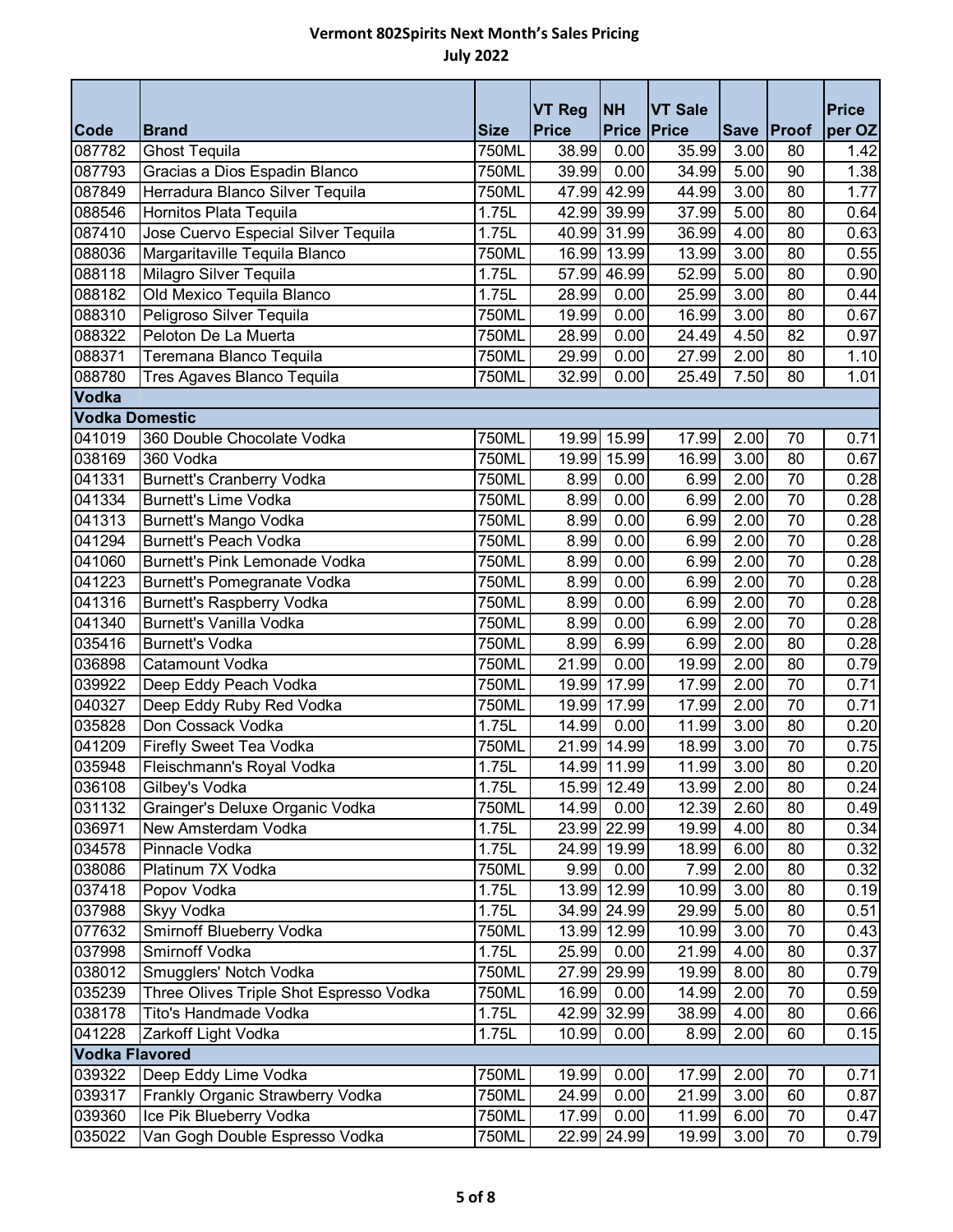|                       |                                        |              | <b>VT Reg</b> | <b>NH</b>          | <b>VT Sale</b> |            |                 | <b>Price</b> |
|-----------------------|----------------------------------------|--------------|---------------|--------------------|----------------|------------|-----------------|--------------|
| Code                  | <b>Brand</b>                           | <b>Size</b>  | <b>Price</b>  | <b>Price Price</b> |                | Save Proof |                 | per OZ       |
| <b>Vodka Imported</b> |                                        |              |               |                    |                |            |                 |              |
| 034032                | Absolut Citron Vodka                   | 1.75L        |               | 39.99 31.99        | 31.99          | 8.00       | 80              | 0.54         |
| 034008                | Absolut Vodka                          | 1.75L        |               | 39.99 31.99        | 31.99          | 8.00       | 80              | 0.54         |
| 034007                | Absolut Vodka                          | <b>LITER</b> |               | 25.99 24.99        | 23.99          | 2.00       | 80              | 0.71         |
| 034158                | <b>Belvedere Pure</b>                  | 1.75L        |               | 52.99 55.99        | 46.99          | 6.00       | 80              | 0.79         |
| 034326                | Finlandia Vodka of Finland             | 750ML        | 19.99         | 0.00               | 16.99          | 3.00       | 80              | 0.67         |
| 034267                | Grey Goose Le Citron                   | 750ML        |               | 29.99 29.99        | 24.99          | 5.00       | 80              | 0.99         |
| 034436                | Grey Goose L'Orange                    | 750ML        |               | 29.99 29.99        | 24.99          | 5.00       | 80              | 0.99         |
| 034433                | Grey Goose Original Vodka              | 750ML        |               | 29.99 29.99        | 24.99          | 5.00       | 80              | 0.99         |
| 035479                | Integre Vodka                          | 1.75L        | 20.99         | 0.00               | 16.49          | 4.50       | 80              | 0.28         |
| 034449                | Ketel One Citroen                      | 750ML        |               | 24.99 26.99        | 21.99          | 3.00       | 80              | 0.87         |
| 075165                | Ketel One Cucumber & Mint Vodka        | 750ML        | 24.99         | 0.00               | 21.99          | 3.00       | 60              | 0.87         |
| 075181                | Ketel One Grapefruit & Rose Vodka      | 750ML        | 24.99         | 0.00               | 21.99          | 3.00       | 60              | 0.87         |
| 035543                | Ketel One Oranje Vodka                 | 750ML        |               | 24.99 26.99        | 21.99          | 3.00       | 80              | 0.87         |
| 075183                | Ketel One Peach & Orange Blossom Vodka | 750ML        | 24.99         | 0.00               | 21.99          | 3.00       | 60              | 0.87         |
| 034456                | Ketel One Vodka                        | 750ML        |               | 24.99 24.99        | 21.99          | 3.00       | 80              | 0.87         |
| 035628                | Pinnacle Whipped Vodka                 | 1.75L        |               | 24.99 19.99        | 18.99          | 6.00       | $\overline{70}$ | 0.32         |
| 034753                | Reyka Vodka                            | 750ML        |               | 22.99 22.99        | 19.99          | 3.00       | 80              | 0.79         |
| 035109                | Russian Standard Original Vodka        | 750ML        |               | 19.99 18.99        | 15.99          | 4.00       | 80              | 0.63         |
| 034786                | Stolichnaya Blueberi Vodka             | 750ML        |               | 21.99 19.99        | 17.99          | 4.00       | 80              | 0.71         |
| 036808                | Stolichnaya Cucumber                   | 750ML        |               | 21.99 19.99        | 17.99          | 4.00       | 80              | 0.71         |
| 034736                | Stolichnaya Ohranj Vodka               | 750ML        |               | 21.99 19.99        | 17.99          | 4.00       | $\overline{70}$ | 0.71         |
| 034870                | Stolichnaya Razberi Vodka              | 750ML        |               | 21.99 19.99        | 17.99          | 4.00       | 70              | 0.71         |
| 034880                | Stolichnaya Vanil Vodka                | 750ML        |               | 21.99 19.99        | 17.99          | 4.00       | 70              | 0.71         |
| 034748                | Stolichnaya Vodka                      | 1.75L        |               | 39.99 29.99        | 33.99          | 6.00       | 80              | 0.57         |
| 034746                | Stolichnaya Vodka                      | 750ML        |               | 21.99 19.99        | 17.99          | 4.00       | 80              | 0.71         |
| 034769                | Svedka Citron Vodka                    | 1.75L        | 26.99         | 0.00               | 18.99          | 8.00       | $\overline{70}$ | 0.32         |
| 034821                | Svedka Vodka                           | 1.75L        |               | 26.99 22.99        | 18.99          | 8.00       | 80              | 0.32         |
| 034935                | <b>Three Olives Vodka</b>              | 750ML        |               | 15.99 14.99        | 13.99          | 2.00       | 80              | 0.55         |
| 035566                | Vesica Potato Vodka                    | 750ML        | 14.99         | 0.00               | 12.99          | 2.00       | 80              | 0.51         |
| <b>Whiskey</b>        |                                        |              |               |                    |                |            |                 |              |
|                       | <b>Whiskey American</b>                |              |               |                    |                |            |                 |              |
| 027697                | <b>Bird Dog Apple Whiskey</b>          | 750ML        |               | 21.99 17.99        | 17.49          | 4.50       | 80              | 0.69         |
| 027425                | Bird Dog Hot Cinnamon Whiskey          | 750ML        |               | 21.99 16.99        | 17.49          | 4.50       | 80              | 0.69         |
| 017826                | Early Times Kentucky Whiskey           | 750ML        | 9.99          | 0.00               | 7.99           | 2.00       | 80              | 0.32         |
| 023708                | Fleischmann's Preferred                | 1.75L        |               | 14.99 12.99        | 12.99          | 2.00       | 80              | 0.22         |
| 018604                | <b>High West Bourbon</b>               | 750ML        |               | 39.99 39.99        | 34.99          | 5.00       | 92              | 1.38         |
| 026828                | Jack Daniel's Old #7 Black             | 1.75L        |               | 47.99 43.99        | 41.99          | 6.00       | 80              | 0.71         |
| 027783                | Jim Beam Apple                         | 750ML        |               | 18.99 16.99        | 15.99          | 3.00       | 65              | 0.63         |
| 027410                | Jim Beam Honey                         | 750ML        |               | 18.99 16.99        | 15.99          | 3.00       | 65              | 0.63         |
| 027682                | Jim Beam Kentucky Fire                 | 750ML        |               | 18.99 16.99        | 15.99          | 3.00       | 65              | 0.63         |
| 026370                | Jim Beam Orange                        | 750ML        | 18.99         | 0.00               | 15.99          | 3.00       | 65              | 0.63         |
| 028279                | Jim Beam Peach                         | 750ML        | 18.99         | 16.99              | 15.99          | 3.00       | 65              | 0.63         |
| 028043                | Jim Beam Vanilla                       | 750ML        |               | 18.99 16.99        | 15.99          | 3.00       | 65              | 0.63         |
| 027544                | Red Stag                               | 750ML        |               | 18.99 16.99        | 15.99          | 3.00       | 65              | 0.63         |
| 087026                | <b>Skrewball Peanut Butter Whiskey</b> | 750ML        | 32.99         | 0.00               | 29.99          | 3.00       | 70              | 1.18         |
| 086916                | Southern Comfort 100 proof             | 750ML        |               | 16.99 18.99        | 13.99          | 3.00       | 100             | 0.55         |
| 086888                | Southern Comfort 70 proof              | 1.75L        |               | 28.99 26.99        | 24.99          | 4.00       | 70              | 0.42         |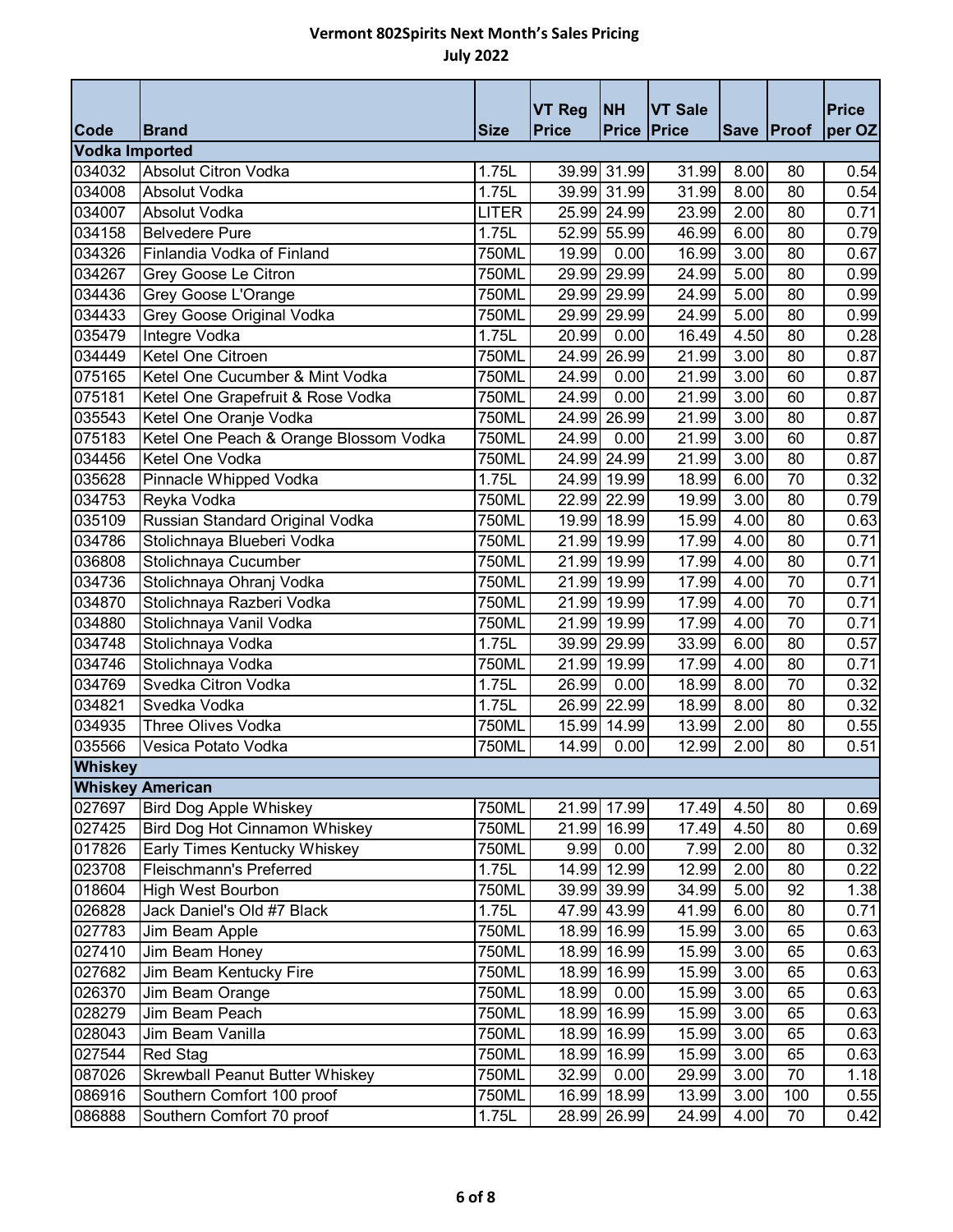| Code                 | <b>Brand</b>                                                               | <b>Size</b>  | <b>VT Reg</b><br><b>Price</b> | <b>NH</b><br><b>Price Price</b> | <b>VT Sale</b> | Save Proof   |           | <b>Price</b> |
|----------------------|----------------------------------------------------------------------------|--------------|-------------------------------|---------------------------------|----------------|--------------|-----------|--------------|
|                      |                                                                            |              |                               |                                 |                |              |           | per OZ       |
| 900542               | <b>Whiskey Bourbon</b><br>Belle Meade Bourbon Classic                      | 750ML        | 44.99                         | 0.00                            | 39.99          | 5.00         | 90        | 1.58         |
| 017088               | <b>Bulleit Bourbon Frontier Whiskey</b>                                    | 1.75L        |                               | 55.99 51.99                     | 50.99          | 5.00         | 90        | 0.86         |
| 017520               |                                                                            | 750ML        | 30.99                         | 0.00                            | 27.99          | 3.00         | 92        | 1.10         |
| 017919               | Clyde May's Straight Bourbon Whiskey<br>Elijah Craig Small Batch Bourbon   | 1.75L        | 59.99                         | 0.00                            | 54.99          | 5.00         | 94        |              |
| 018095               | Evan Williams 1783 Small Batch                                             | 750ML        | 21.99                         | 0.00                            | 18.99          | 3.00         | 90        | 0.93<br>0.75 |
| 017956               | Evan Williams Black Label Bbn                                              | 750ML        | 14.99                         | 11.99                           | 12.99          | 2.00         | 86        | 0.51         |
| 026670               | Heaven's Door Straight Bourbon                                             | 750ML        | 49.99                         | 0.00                            | 44.99          | 5.00         | 90        | 1.77         |
| 019006               | Jefferson's Reserve Bourbon                                                | 750ML        |                               | 54.99 54.99                     | 48.99          | 6.00         | 90        | 1.93         |
| 019028               | Jim Beam Black                                                             | 1.75L        |                               | 44.99 36.99                     | 39.99          | 5.00         | 86        | 0.68         |
| 019066               | Jim Beam Bourbon                                                           | 750ML        |                               | 18.99 16.99                     | 15.99          | 3.00         | 80        | 0.63         |
| 019096               | Jim Beam Bourbon Traveler                                                  | 750ML        |                               | 18.99 16.99                     | 15.99          | 3.00         | 80        | 0.63         |
| 019228               | Knob Creek Bourbon                                                         | 1.75L        |                               | 64.99 59.99                     | 59.99          | 5.00         | 100       | 1.01         |
| 019478               |                                                                            | 1.75L        |                               | 57.99 51.99                     | 54.99          | 3.00         | 90        | 0.93         |
| 019481               | Maker's Mark Bourbon Whiskey<br>Maker's Mark Cask Strength Bourbon Whiskey | 750ML        |                               | 44.99 49.99                     | 42.99          | 2.00         | 110       | 1.70         |
| 900546               |                                                                            |              | 44.99                         |                                 |                | 5.00         | 40        |              |
|                      | Metcalfe's Honey Bourbon                                                   | 750ML        |                               | 0.00                            | 39.99          |              |           | 1.58         |
| 020248<br>016396     | Old Crow Straight Bourbon<br>Old Forester 100PR Bourbon                    | 1.75L        | 19.99                         | 16.99                           | 17.99          | 2.00<br>2.00 | 80<br>100 | 0.30         |
|                      |                                                                            | 750ML        | 24.99                         | 0.00                            | 22.99          |              |           | 0.91         |
| 020366               | Old Forester                                                               | 750ML        | 23.99                         | 0.00                            | 21.99          | 2.00         | 86        | 0.87         |
| 020454               | Old Grand Dad Straight Bourbon                                             | 750ML        | 16.99                         | 16.99                           | 14.99          | 2.00         | 86        | 0.59         |
| 021215               | Rebel Kentucky Straight Bourbon 100PR                                      | 750ML        | 21.99                         | 0.00                            | 17.99          | 4.00         | 100       | 0.71         |
| 021222               | <b>Redemption Bourbon</b>                                                  | 750ML        |                               | 29.99 29.99                     | 26.99          | 3.00         | 88        | 1.06         |
| 086850               | Smugglers' Notch Maple Bourbon                                             | 750ML        |                               | 49.99 49.99                     | 44.99          | 5.00         | 92        | 1.77         |
| 021598               | Ten High Bourbon                                                           | 1.75L        | 16.99                         | 14.99                           | 14.99          | 2.00         | 80        | 0.25         |
|                      | <b>Whiskey Canadian</b><br><b>Black Velvet</b>                             |              |                               |                                 |                |              | 80        |              |
| 011776               |                                                                            | 750ML        | 9.99                          | 8.99                            | 7.99           | 2.00         |           | 0.32         |
| 011786               | <b>Black Velvet</b>                                                        | 750ML        | 9.99                          | 0.00                            | 7.99           | 2.00         | 80        | 0.32         |
| 086455               | <b>Black Velvet Apple Canadian Whiskey</b>                                 | 750ML        | 9.99                          | 0.00<br>13.99 11.99             | 7.99           | 2.00         | 70        | 0.32         |
| 011586               | <b>Black Velvet Reserve</b>                                                | 750ML        |                               |                                 | 11.99          | 2.00         | 80        | 0.47         |
| 010550               | <b>Black Velvet Toasted Caramel</b>                                        | 750ML        |                               | 9.99 11.99                      | 7.99<br>10.99  | 2.00         | 70        | 0.32         |
| 010626               | Canadian Club                                                              | 750ML        |                               | 12.99 10.99                     |                | 2.00         | 80        | 0.43         |
| 010625               | Canadian Club PET                                                          | 750ML        |                               | 12.99 10.99                     | 10.99          | 2.00         | 80        | 0.43         |
| 012308               | <b>Canadian Hunter</b>                                                     | 1.75L        |                               | 14.99 12.99                     | 11.99          | 3.00         | 80        | 0.20         |
| 011296               | Crown Royal                                                                | 750ML        |                               | 29.99 27.99                     | 26.99          | 3.00         | 80<br>70  | 1.06         |
| 010807               | Crown Royal Regal Apple                                                    | 750ML        |                               | 29.99 27.99                     | 26.99          | 3.00         |           | 1.06         |
| 010791               | Crown Royal Vanilla                                                        | 750ML        |                               | 29.99 27.99                     | 26.99          | 3.00         | 70        | 1.06         |
| 011346               | Seagram's V.O.                                                             | 750ML        |                               | 12.99 11.99                     | 10.99          | 2.00         | 80        | 0.43         |
| <b>Whiskey Irish</b> |                                                                            |              |                               |                                 |                |              |           |              |
| 015526               | <b>Black Bush Irish Whiskey</b>                                            | 750ML        |                               | 36.99 34.99                     | 33.99          | 3.00         | 80        | 1.34         |
| 015776               | <b>Bushmills Irish Whiskey</b>                                             | 750ML        | 27.99                         | 0.00                            | 25.99          | 2.00         | 80        | 1.02         |
| 015896               | Dead Rabbit Irish Whiskey                                                  | 750ML        | 39.99                         | 0.00                            | 35.99          | 4.00         | 88        | 1.42         |
| 015628               | Jameson Irish Whiskey                                                      | 1.75L        |                               | 54.99 51.99                     | 49.99          | 5.00         | 80        | 0.84         |
| 015627               | Jameson Irish Whiskey                                                      | <b>LITER</b> | 37.99                         | 0.00                            | 35.99          | 2.00         | 80        | 1.06         |
| 065487               | Jameson Orange Irish Whiskey                                               | 750ML        | 31.99                         | 0.00                            | 28.99          | 3.00         | 60        | 1.14         |
| 015870               | Slane Castle Irish Whiskey                                                 | 750ML        |                               | 31.99 24.99                     | 25.99          | 6.00         | 80        | 1.02         |
| 015890               | The Quiet Man Irish Whiskey                                                | 750ML        | 32.99                         | 0.00                            | 25.49          | 7.50         | 80        | 1.01         |
| 015940               | <b>Tullamore Dew</b>                                                       | 750ML        |                               | 30.99 28.99                     | 25.99          | 5.00         | 80        | 1.02         |
| 015913               | Tullamore Dew XO Rum Cask                                                  | 750ML        |                               | 34.99 32.99                     | 32.99          | 2.00         | 86        | 1.30         |
| 015935               | West Cork Bourbon Cask Irish Whiskey                                       | 750ML        |                               | 24.99 26.99                     | 20.99          | 4.00         | 80        | 0.83         |